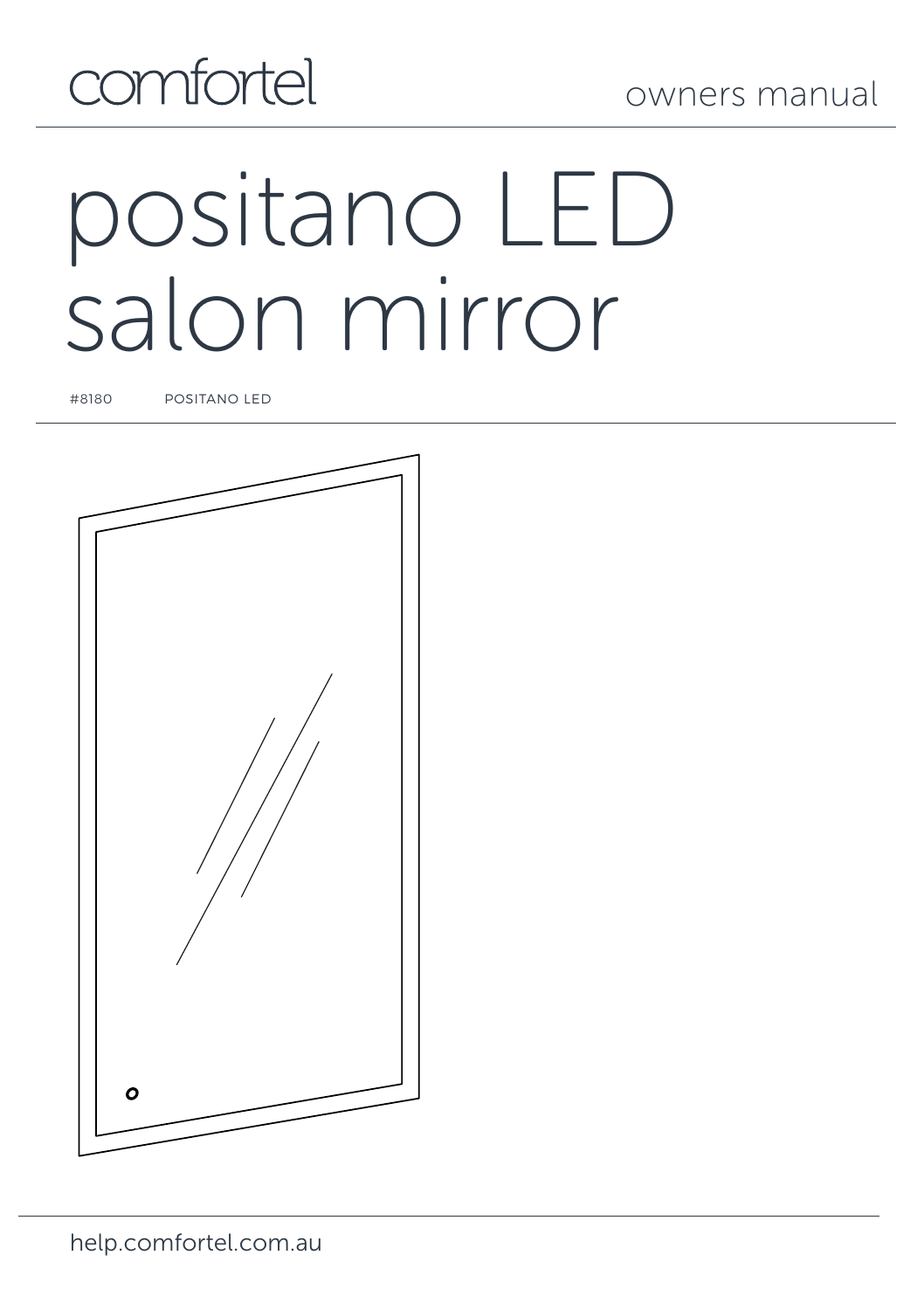# IMPORTANT PLEASE READ THESE SAFETY INSTRUCTIONS

# GENERAL SAFETY

- 1. Read carefully and keep these instructions in a safe place.
- 2. Use this product only for its intended function and do not use attachments not recommended by the manufacturer.
- **WEIGHT** 15kg

# IMPORTANT

WALL FIXINGS NOT SUPPLIED. PLEASE REFER TO MIRROR WEIGHT WHEN INSTALLING TO DETERMINE BEST PRACTICE MOUNTING. WALL STUDS AND NOGGINS ARE NOT REQUIRED WHEN INSTALLING MIRRORS

A

30

1380

30

3. Do not use outdoors.

PLEASE USE CORRECT FIXTURES FOR MOUNTING BASED ON WALL TYPE. NO RESPONSIBILITY<br>IS ACCEPTED FOR ANY DAMAGE OR INJURY CAUSED BY INCORRECT MOUNTING.

## ELECTRICAL APPLIANCES

- 1. All GPO's must be installed by a qualified Electrician in accordance with local electrical standards.
- 2. DO NOT allow children to operate this product.
- 3. Turn the power off when not in use or when cleaning.
- 5. Do not let the power cord get damaged in any way.
- 6. Keep the power cord away from heat sources.
- 7. Do not use an extension cord unless the cord complies with local electrical safety standards.
- 8. Periodically inspect the power cord for signs of damage.
- 9. Do not operate any electrical item with a damaged power cord.

# GET STARTED

POSITANO LED Salon Mirror

Width: 800mm Height: 1500mm Depth: 40mm Weight: 15Kg

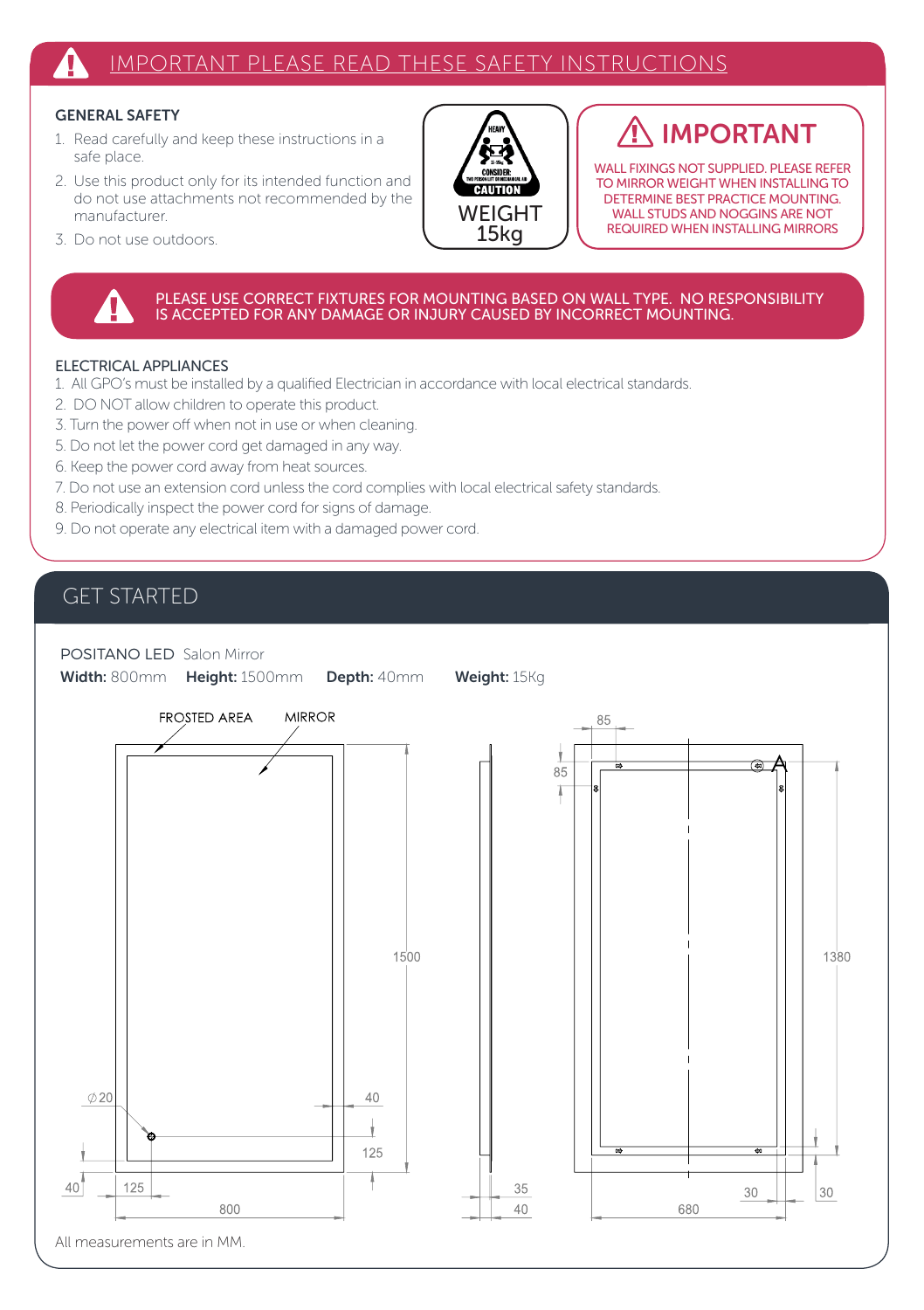# INSTALLATION: RECOMMENDED WALL MOUNTING



All measurements are in MM.

**FLOOR** 

# BEFORE INSTALLING YOU SHOULD CONSIDER THE FOLLOWING:

Allow for the necessary room around the unit for free movement. If applicable, when installing a bench, position it so it is 800 - 850mm from the floor. This is the recommended bench height. Install mirror above bench to desired height according to the bench and bench height.

PLEASE USE CORRECT FIXTURES FOR MOUNTING BASED ON WALL TYPE. NO RESPONSIBILITY IS ACCEPTED FOR ANY DAMAGE OR INJURY CAUSED BY INCORRECT MOUNTING.